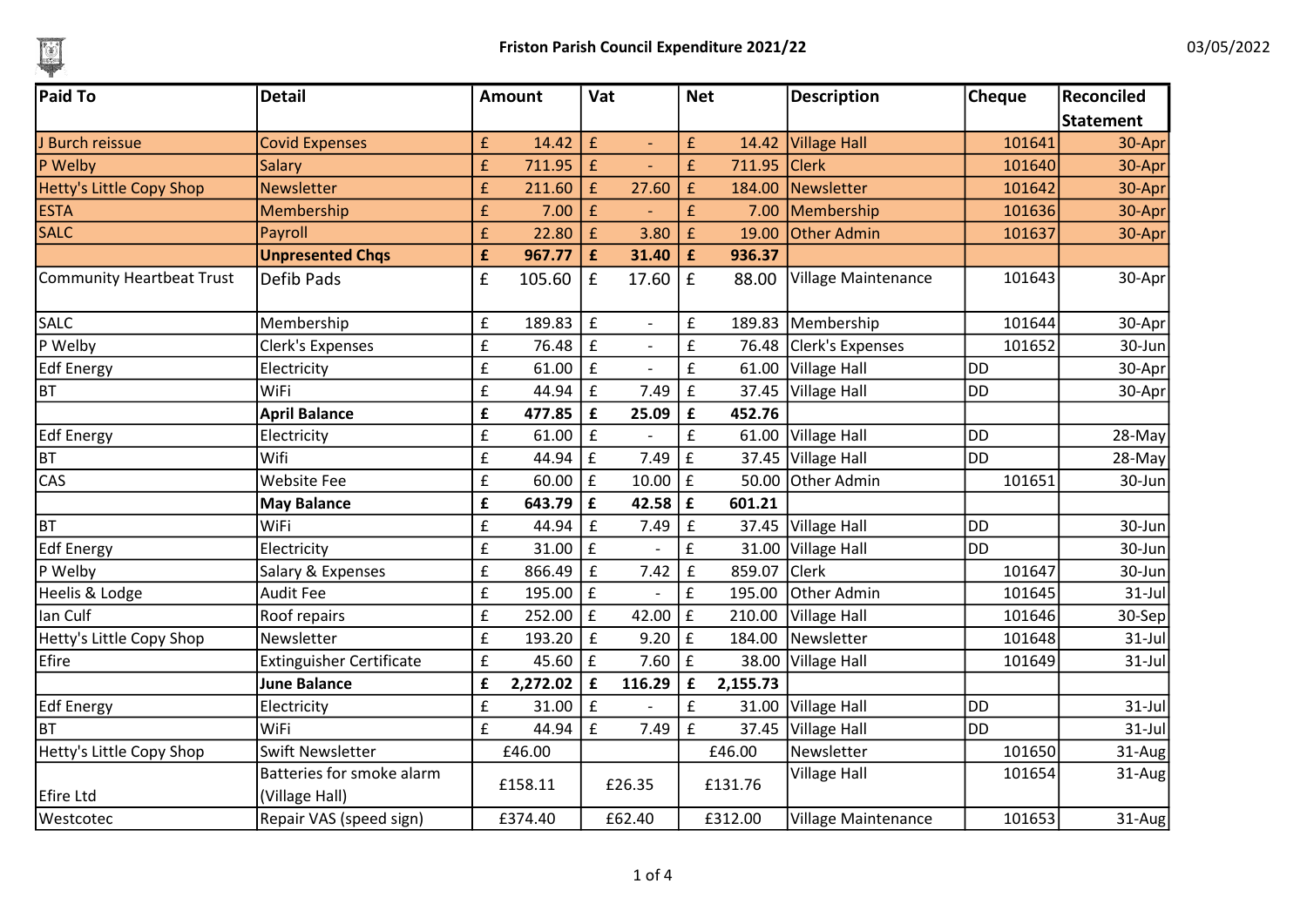l'ej

| Paid To                   | <b>Detail</b>                     |                    | <b>Amount</b> | Vat                |                          | <b>Net</b>         |          | <b>Description</b>   | <b>Cheque</b> | Reconciled       |
|---------------------------|-----------------------------------|--------------------|---------------|--------------------|--------------------------|--------------------|----------|----------------------|---------------|------------------|
|                           |                                   |                    |               |                    |                          |                    |          |                      |               | <b>Statement</b> |
| lico                      | ICO Registration                  |                    | £35.00        |                    | £0.00                    |                    | £35.00   | Other Admin          | ldd           | 30-Sep           |
| P Welby                   | Clerk's Expenses                  |                    | £56.09        |                    |                          |                    | £56.09   | Clerk                | 101655        | 31-Aug           |
|                           | <b>July Balance</b>               | £                  | 3,017.56      | f                  | 212.53                   | £                  | 2,805.03 |                      |               |                  |
| Івт                       | WiFi                              | $\pmb{\mathsf{f}}$ | 44.94         | $\mathbf f$        | 7.49                     | $\pmb{\mathsf{f}}$ | 37.45    | <b>Village Hall</b>  | ldd           | 31-Aug           |
| Edf Energy                | Electricity                       | £                  | 31.00         | f                  | $\mathbf{r}$             | $\mathbf f$        |          | 31.00   Village Hall | <b>DD</b>     | 31-Aug           |
|                           | <b>August Balance</b>             | £                  | 3,093.50      | $\mathbf f$        | 220.02                   | £                  | 2,873.48 |                      |               |                  |
| BT                        | WiFi                              | £                  | 44.94         | $\pmb{\mathsf{f}}$ | 7.49                     | $\pmb{\mathsf{f}}$ |          | 37.45   Village Hall | ldd           | 30-Sep           |
| <b>Edf</b> Energy         | Electricity                       | £                  | 31.00         | $\mathbf f$        |                          | $\pmb{\mathsf{f}}$ | 31.00    | Village Hall         | ldd           | 30-Sep           |
| Hetty's Little Copy Shop  | Swift and SASES Leaflet           | $\pmb{\mathsf{f}}$ | 115.00        | $\pmb{\mathsf{f}}$ | 11.50                    | $\mathbf f$        |          | 103.50 Newsletter    | 101656        | 30-Oct           |
| Came & Co                 | Insurance                         | $\pmb{\mathsf{f}}$ | 972.88        | $\pmb{\mathsf{f}}$ |                          | £                  | 972.88   | Insurance            | 101657        | 30-Oct           |
| P Welby                   | <b>Clerk's Expenses</b>           | £                  | 150.60        | $\mathbf f$        | $\overline{\phantom{a}}$ | £                  | 150.60   | Clerk                | 101658        | 30-Oct           |
| P Welby                   | Salary                            | $\pmb{\mathsf{f}}$ | 711.95        | $\pmb{\mathsf{f}}$ | $\overline{\phantom{a}}$ | $\pmb{\mathsf{f}}$ | 711.95   | Clerk                | 101659        | 30-Oct           |
| <b>ESC</b>                | Licence Change                    | £                  | 23.00         | $\vert f$          |                          | $\mathbf f$        |          | 23.00 Village Hall   | 101660        | 30-Nov           |
|                           | <b>September Balance</b>          | £                  | 5,142.87      | £                  | 239.01                   | £                  | 4,903.86 |                      |               |                  |
| <b>ESC</b>                | <b>Business Rates</b>             | £                  | 30.71         | $\pmb{\mathsf{f}}$ |                          | £                  |          | 30.71 Village Hall   | <b>DD</b>     | 30-Oct           |
| Blackheath Farms Ltd      | Village Green Rent                | $\pmb{\mathsf{f}}$ | 1.00          | $\mathbf f$        |                          | £                  | 1.00     | <b>Village Green</b> | lso           | 30-Oct           |
| <b>Edf Energy</b>         | Electricity                       | £                  | 31.00         | $\pmb{\mathsf{f}}$ |                          | £                  |          | 31.00 Village Hall   | <b>DD</b>     | 30-Oct           |
| BT                        | WiFi                              | $\pmb{\mathsf{f}}$ | 44.94         | $\pmb{\mathrm{f}}$ | 7.49                     | $\pmb{\mathsf{f}}$ | 37.45    | <b>Village Hall</b>  | <b>DD</b>     | 30-Oct           |
|                           | <b>October Balance</b>            | £                  | 5,250.52      | $\mathbf f$        | 246.50                   | £                  | 5,004.02 |                      |               |                  |
| <b>Holmes Glazing</b>     | <b>Village Hall Doors Deposit</b> | $\pmb{\mathsf{f}}$ | 816.96        | E                  | 136.16                   | $\mathbf f$        | 680.80   | Village Hall         | 101661        | 30-Nov           |
| <b>SALC</b>               | Payroll                           | $\pmb{\mathsf{f}}$ | 22.80         | $\pmb{\mathsf{f}}$ | 3.80                     | $\pmb{\mathsf{f}}$ |          | 19.00 Other Admin    | 101662        | 30-Nov           |
| PFK Littlejohn            | <b>External Audit</b>             | $\pmb{\mathsf{f}}$ | 240.00        | $\mathbf f$        | 40.00                    | $\pmb{\mathsf{f}}$ | 200.00   | Other Admin          | 101663        | 30-Nov           |
| Aldeburgh Coastal Cottage | Deep Clean                        | £                  | 36.00         | $\pmb{\mathsf{f}}$ | 6.00                     | $\pmb{\mathsf{f}}$ | 30.00    | Village Hall         | 101664        | 30-Nov           |
| ROSPA                     | Safety Inspection                 | $\pmb{\mathsf{f}}$ | 86.40         | $\pmb{\mathsf{f}}$ | 14.40                    | $\mathbf f$        | 72.00    | <b>Village Green</b> | 101665        | 30-Nov           |
| P Welby                   | Clerk's Expenses                  | $\pmb{\mathsf{f}}$ | 70.72         | $\pmb{\mathsf{f}}$ |                          | $\mathbf f$        | 70.72    | Clerk                | 101666        | 30-Nov           |
| Hetty's Little Copy Shop  | Swift                             | $\pmb{\mathsf{f}}$ | 184.00        | $\pmb{\mathsf{f}}$ | 15.33                    | $\pmb{\mathsf{f}}$ | 168.67   | Newsletter           | 101667        | 30-Nov           |
| <b>CAS</b>                | <b>Website Fee</b>                | $\pmb{\mathsf{f}}$ | 60.00         | $\mathbf f$        | 10.00                    | $\pmb{\mathsf{f}}$ | 50.00    | Other Admin          | DD            | 30-Nov           |
| BT                        | WiFi                              | $\pmb{\mathsf{f}}$ | 44.94         | $\pmb{\mathsf{f}}$ | 7.49                     | $\mathbf f$        | 37.45    | Village Hall         | <b>DD</b>     | 30-Nov           |
| <b>Edf Energy</b>         | Electricity                       | $\pmb{\mathsf{f}}$ | 31.00         | $\mathbf f$        | $\sim$                   | £                  |          | 31.00 Village Hall   | <b>DD</b>     | 30-Nov           |
| Everflow                  | Water Bill                        | $\pmb{\mathsf{f}}$ | 9.67          | $\mathbf f$        |                          | £                  | 9.67     | Village Hall         | DD            | 30-Nov           |
|                           | <b>November Balance</b>           | £                  | 6,853.01      | $\pmb{\mathsf{f}}$ | 479.68                   | $\pmb{\mathsf{f}}$ | 6,373.33 |                      |               |                  |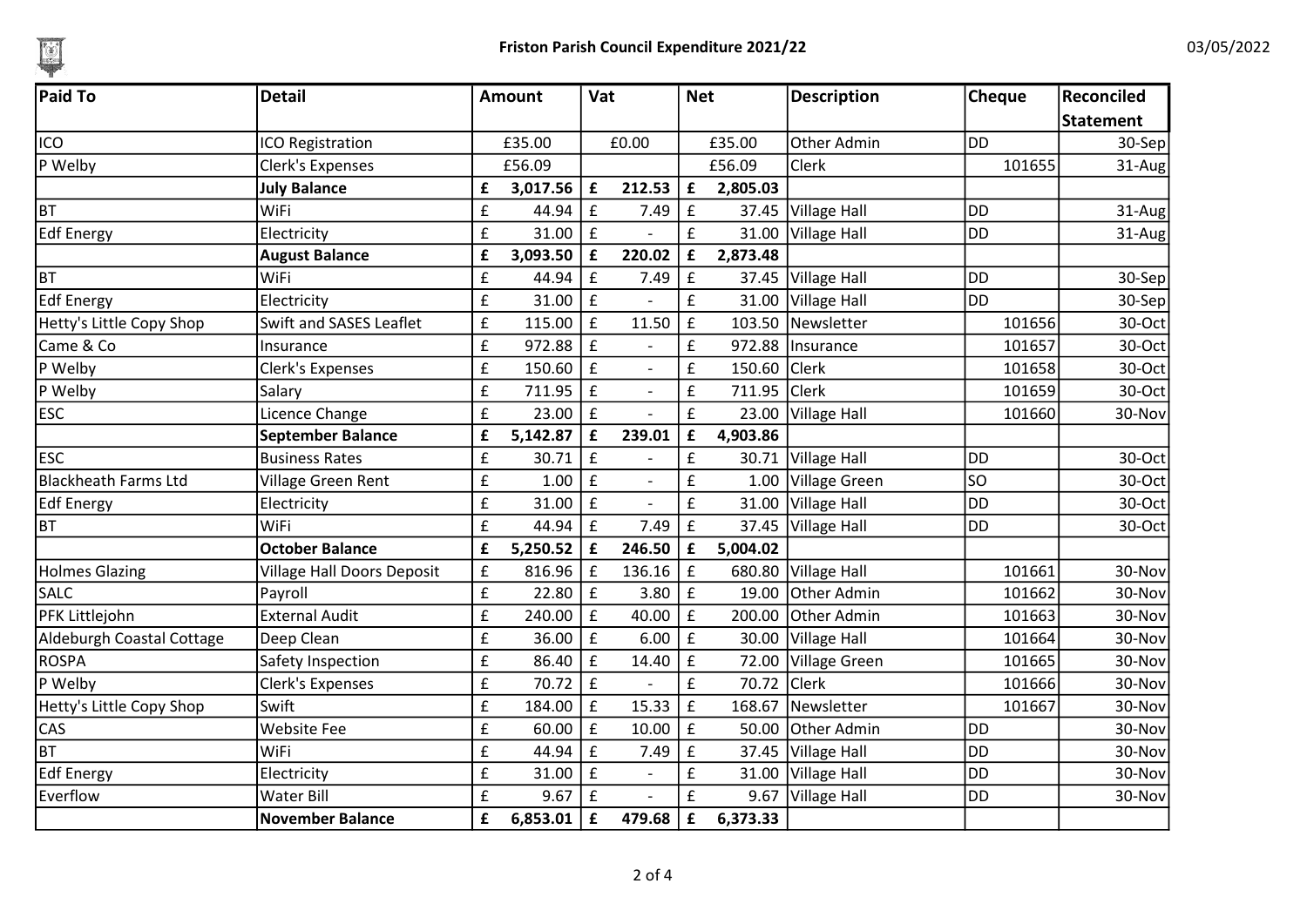

| <b>Paid To</b>           | <b>Detail</b>                 |                    | <b>Amount</b> | Vat                |                          | <b>Net</b>         |              | <b>Description</b>        | <b>Cheque</b> | Reconciled       |
|--------------------------|-------------------------------|--------------------|---------------|--------------------|--------------------------|--------------------|--------------|---------------------------|---------------|------------------|
|                          |                               |                    |               |                    |                          |                    |              |                           |               | <b>Statement</b> |
| <b>BT</b>                | WiFi                          | £                  | 44.94         | $\mathbf f$        | 7.49                     | $\pmb{\mathsf{f}}$ |              | 37.45   Village Hall      | <b>DD</b>     | 31-Dec           |
| Edf Energy               | Electricity                   | $\pmb{\mathrm{f}}$ | 31.00         | $\mathbf f$        |                          | $\pmb{\mathsf{f}}$ |              | 31.00 Village Hall        | ldd           | 31-Dec           |
| P Welby                  | <b>Clerk's Expenses</b>       | £                  | 41.70         | f                  | $\overline{\phantom{a}}$ | £                  | 41.70        | <b>Clerk</b>              | 101668        | 31-Dec           |
| Everflow                 | <b>Water Bill</b>             | $\pmb{\mathsf{f}}$ | 12.35         | $\mathbf f$        | $\overline{a}$           | $\pmb{\mathsf{f}}$ |              | 12.35 Village Hall        | <b>DD</b>     | 31-Dec           |
|                          | <b>December Balance</b>       | £                  | 6,983.00      | f                  | 487.17                   | $\pmb{\mathsf{f}}$ | 6,495.83     |                           |               |                  |
| $\overline{\mathsf{BT}}$ | Wifi                          | $\pmb{\mathsf{f}}$ | 44.94         | $\mathbf f$        | 7.49                     | £                  |              | 37.45   Village Hall      | <b>DD</b>     | 31-Jan           |
| <b>Edf Energy</b>        | Electricity                   | $\pmb{\mathsf{f}}$ | 31.00         | f                  | $\overline{\phantom{a}}$ | $\pmb{\mathsf{f}}$ |              | 31.00 Village Hall        | <b>DD</b>     | 31-Jan           |
| Everflow                 | Water Bill                    | $\pmb{\mathsf{f}}$ | 11.16         | $\pmb{\mathsf{f}}$ | $\overline{\phantom{a}}$ | £                  |              | 11.16 Village Hall        | ldd           | 31-Jan           |
| P Welby                  | Clerk's Expenses              | £                  | 111.20        | $\pmb{\mathsf{f}}$ |                          | £                  | 111.20 Clerk |                           | 101671        | 31-Jan           |
| P Welby                  | Salary                        | $\pmb{\mathsf{f}}$ | 711.95        | $\mathbf f$        |                          | $\mathbf f$        | 711.95 Clerk |                           | 101670        | 31-Jan           |
| Holmes Glazing           | <b>VH Doors Final Payment</b> | £                  | 1,225.44      | $\pmb{\mathsf{f}}$ | 204.24                   | £                  |              | $1,021.20$ Village Hall   | 101672        | 31-Jan           |
| Benhall Social Club      | Room hire                     | $\pmb{\mathsf{f}}$ | 24.00         | E                  |                          | $\pmb{\mathsf{f}}$ | 24.00        | Other Admin               | 101673        | 28-Feb           |
|                          | <b>January Balance</b>        | £                  | 9,142.69      | £                  | 698.90                   | £                  | 8,443.79     |                           |               |                  |
| Alan Simpson             | Church Path post              | $\pmb{\mathsf{f}}$ | 44.18         | $\mathbf f$        |                          | £                  |              | 44.18 Village Maintenance | 101669        | 28-Feb           |
| BT                       | WiFi                          | $\pmb{\mathsf{f}}$ | 44.94         | $\pmb{\mathrm{f}}$ | 7.49                     | $\pmb{\mathsf{f}}$ |              | 37.45   Village Hall      | <b>DD</b>     | 28-Feb           |
| Edf Energy               | Electricity                   | $\pmb{\mathsf{f}}$ | 31.00         | $\mathbf f$        |                          | $\mathbf f$        | 31.00        | <b>Village Hall</b>       | ldd           | 28-Feb           |
| Everflow                 | <b>Water Bill</b>             | $\pmb{\mathsf{f}}$ | 12.35         | $\pmb{\mathsf{f}}$ |                          | £                  |              | 12.35   Village Hall      | <b>DD</b>     | 28-Feb           |
| James Bigg-Wither        | Labour VH Decorating          | £                  | 1,600.00      | $\pmb{\mathsf{f}}$ |                          | $\pmb{\mathsf{f}}$ |              | $1,600.00$ Village Hall   | 101676        | 28-Feb           |
| AJ Ridgard               | <b>Plastering VH</b>          | £                  | 523.36        | $\mathbf f$        | $\overline{\phantom{a}}$ | $\pmb{\mathsf{f}}$ |              | 523.36 Village Hall       | 101674        | 31-Mar           |
| Phillip Hill             | Decorating VH                 | $\pmb{\mathsf{f}}$ | 3,680.00      | f                  |                          | $\pmb{\mathsf{f}}$ |              | 3,680.00 Village Hall     | 101675        | 31-Mar           |
| G Knights                | <b>Electrical Repairs VH</b>  | $\pmb{\mathsf{f}}$ | 100.43        | f                  | 16.74                    | $\mathbf f$        |              | 83.69 Village Hall        | 101677        | 31-Mar           |
| P Welby                  | <b>Clerk's Expenses</b>       | £                  | 83.32         | $\mathbf f$        |                          | $\pmb{\mathsf{f}}$ | 83.32 Clerk  |                           | 101678        | 31-Mar           |
| J&B Cullum               | <b>Grass Cutting</b>          | £                  | 760.00        | $\mathbf f$        | $\overline{\phantom{a}}$ | £                  | 760.00       | Village Green &           | 101679        | 31-Mar           |
|                          |                               |                    |               |                    |                          |                    |              | Allotments                |               |                  |
| <b>ESTA</b>              | Membership                    | £                  | 7.00          | $\pmb{\mathsf{f}}$ |                          | $\pmb{\mathsf{f}}$ | 7.00         | Other Admin               | 101680        | 31-Mar           |
| <b>SALC</b>              | Payroll                       | $\pmb{\mathsf{f}}$ | 22.80         | $\pmb{\mathsf{f}}$ | 3.80                     | $\pmb{\mathsf{f}}$ | 19.00        | <b>Other Admin</b>        | 101681        | 31-Mar           |
|                          | <b>February Balance</b>       | £                  | 16,052.07     | £                  | 726.93                   |                    | £ 15,325.14  |                           |               |                  |
| Jonathan Burch           | <b>VH Expenses</b>            | $\pmb{\mathsf{f}}$ | 11.00         | $\mathbf f$        | $\overline{\phantom{a}}$ | £                  | 11.00        | Village Hall              |               | 31-Mar           |
| <b>Edf Energy</b>        | Electricity                   | £                  | 31.00         | $\pmb{\mathsf{f}}$ | $\overline{a}$           | £                  |              | 31.00 Village Hall        | ldd           | 31-Mar           |
| BT                       | Wifi                          | £                  | 44.94         | $\pmb{\mathsf{f}}$ | 7.49                     | $\pmb{\mathsf{f}}$ |              | 37.45   Village Hall      | ldd           | 31-Mar           |
| Everflow                 | <b>Water Bill</b>             | $\pmb{\mathsf{f}}$ | 11.96         | $\pmb{\mathsf{f}}$ |                          | $\mathbf f$        |              | 11.96 Village Hall        | <b>DD</b>     | 31-Mar           |